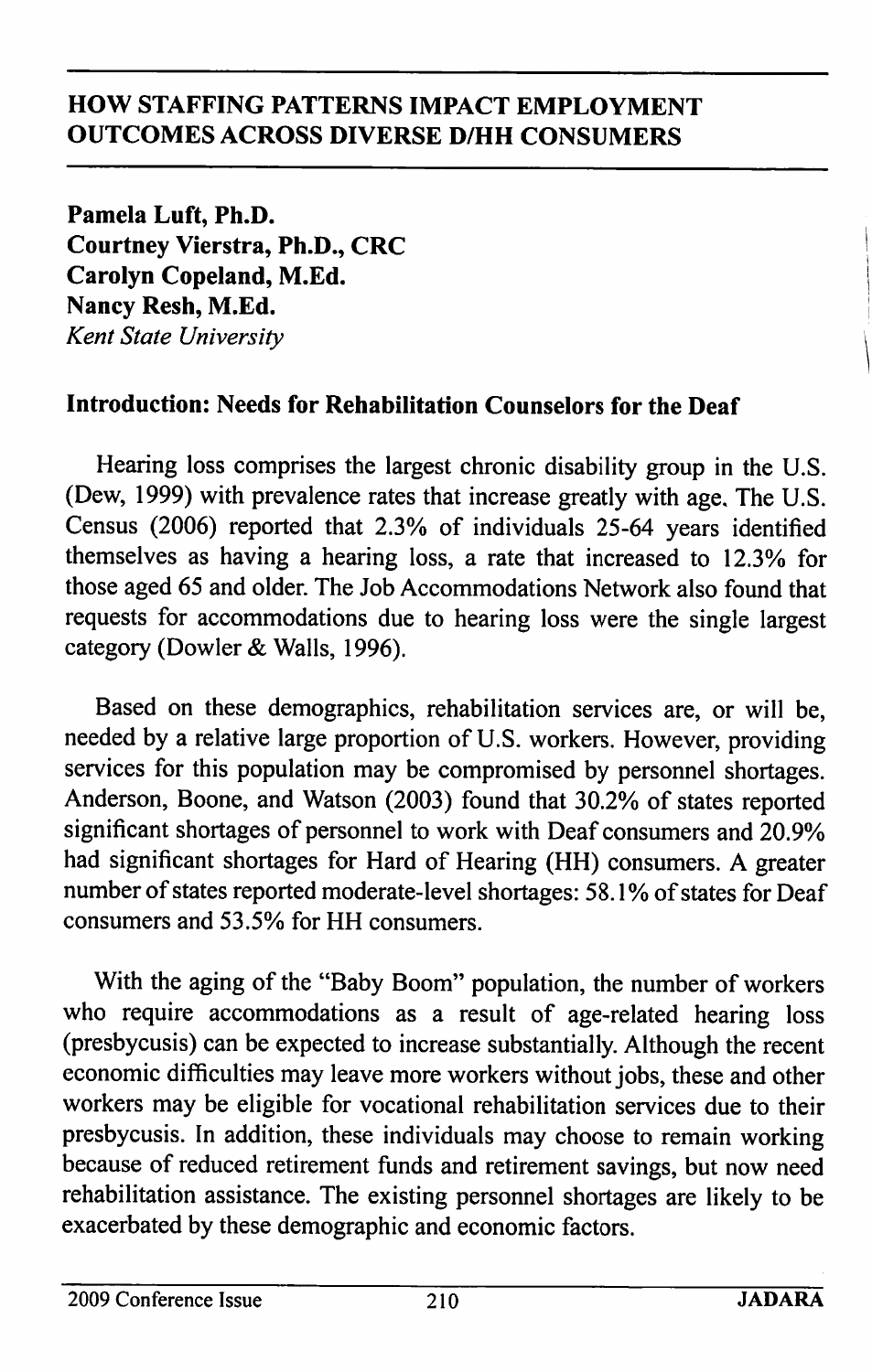### Diversity in the Population

The Deaf and HH (DHH) population is relatively diverse. In addition to ethnic and racial diversity that is increasing throughout the U.S., there are four subgroups within the DHH population that have very different rehabilitation service needs: Deaf, hard of hearing (HH), late-deafened (LD), and lowfunctioning deaf (LFD). Each presents unique circumstances and issues for rehabilitation counselors, in addition to the employment and disability issues that bring them to rehabilitation offices. Individuals bom deaf typically have hearing parents (92%), and only approximately 4% have two Deaf or HH parents (Mitchell & Karchmer, 2004). Most hearing parents do not know sign language, often resulting in inadequate acquisition of a primary language (Bosso, 2008; Case, 2008). This frequently leads to limited English language fluency with concomitant poor literacy and academic achievement (Marshark, 2000; Moore, P., 2008; Moores, 2001; Scheetz, 2001; Schirmer, 2001). Most hearing parents prefer their children to lipread and use hearing aids, or to use an English-based sign language system. Those bom to Deaf parents typically belong to the Deaf community and value American Sign Language (ASL) and socializing with other Deaf individuals (Lane, Hoffmeister, & Bahan, 1996). Those bom to hearing parents may have a range of evolving Deaf identities depending upon introductions to and involvement with the Deaf community and ASL. Many spend early adult years still deciding about their comfort levels in the Deaf or hearing worlds. For rehabilitation counselors, limited English literacy and academic achievement, potentially diverse identities, and a range of communication preferences can be very challenging.

HH individuals represent approximately 96% of the DHH population (Bat-Chava, Deignan, & Martin, 2002). Israelite, Ower, and Goldstein (2000) found HH individuals to be unclear or to have mixed identities between Deaf and hearing worlds. Identity for HH individuals often is much less clear because although they can interact more easily with the hearing individuals, it is often difficult in group settings or noisy environments. HH individuals' struggles can lead to depression and social isolation (Schroedel, Kelley, & Conway, 2002; Schroedel, Watson, & Ashmore, 2003). In addition, they are frequently placed in general education classrooms with minimal supports and receive minimal, if any, special career or transition preparation (Punch, Hyde, & Creed, 2004). Rehabilitation counselors may need to help these individuals address emotional, academic, and identity issues in additional to helping them identify and set realistic career and work goals.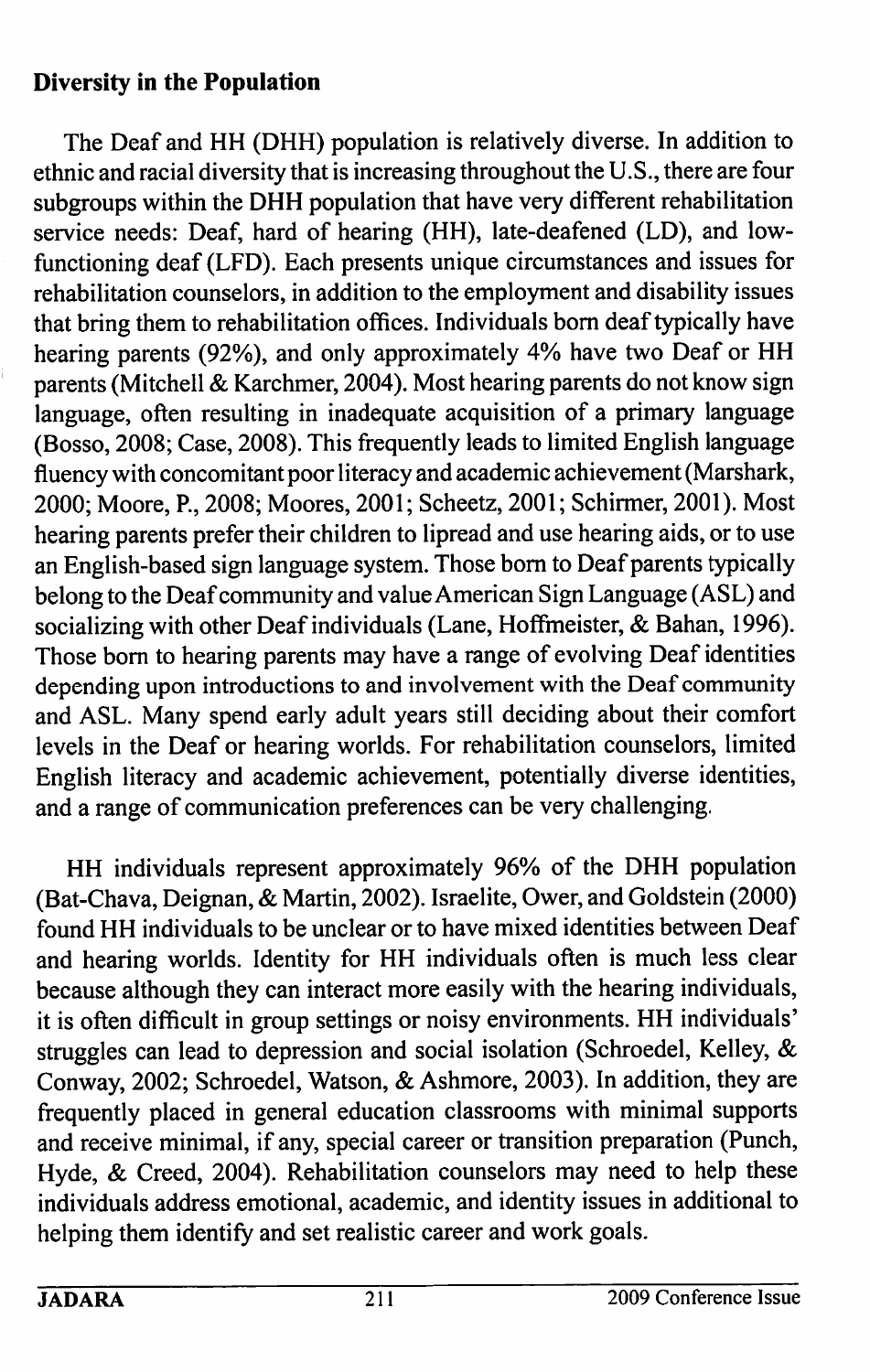Those deafened in adulthood (late-deafened, LD) often struggle with communication in addition to adjusting to impact of substantial hearing loss on their lifestyle, career, and professional goals (Bat-Chava et al, 2002). This often occurs at that point when colleagues are being promoted and are advancing in their careers. These individuals often know little about how to effectively accommodate hearing loss or the devices that would offer optimal supports. At a time when others can utilize their networks of family and friends to support them, their hearing loss typically creates communication barriers that negatively impact interpersonal relationships and socialization.

LFD individuals often read at third grade or lower, and may have other disabilities. Often, they receive "custodial" education with little attention to learning (Ewing & Jones, 2003). They typically have minimal academic success; often have behavioral problems; need long-term supports and services; and are at risk for being undertrained, undereducated, and underemployed (Harmon Carr, & Johnson, 1998, Wheeler-Scruggs, 2003). In addition, they may have limited sign language fluency and are unable to successfully use interpreters. For rehabilitation counselors, this group has some substantial barriers that can greatly limit the range of potential services from which they are able to benefit.

## Rehabilitation Implications

These four diverse DHH subgroups offer a range of identity, communication, training, and employment challenges to rehabilitation counselors. Overall, identification with the Deaf community has been positively related to self-esteem, although those not proud of this identification had lower self-esteem (Bat-Chava, 1994). Another challenge is that of those with childhood hearing loss, in 2002 only 66.97% graduated with a diploma and 10.5% dropped out (U.S. Department of Education, 2004). In 2005-2006 the drop out rate improved to 8.84%; however, only 45.33% of the DHH population graduated with a diploma (OSEP/Westat, 2007). This group also has a history of poor academic achievement with a mean reading level for 18 year old DHH students at the 4.0 grade level (Traxler, 2000). The median mathematics achievement score for *problem solving* at the age of 18 years for DHH students is slightly below fifth grade, and the median mathematics procedures scores are slightly higher, near sixth grade for 18-year-olds. Another challenge is that nearly 40% of the K-12 DHH population has one or more additional disabilities (Gallaudet Research Institute, 2008).

Employment rates also appear to differ among these four subgroups. For

2009 Conference Issue 212 JADARA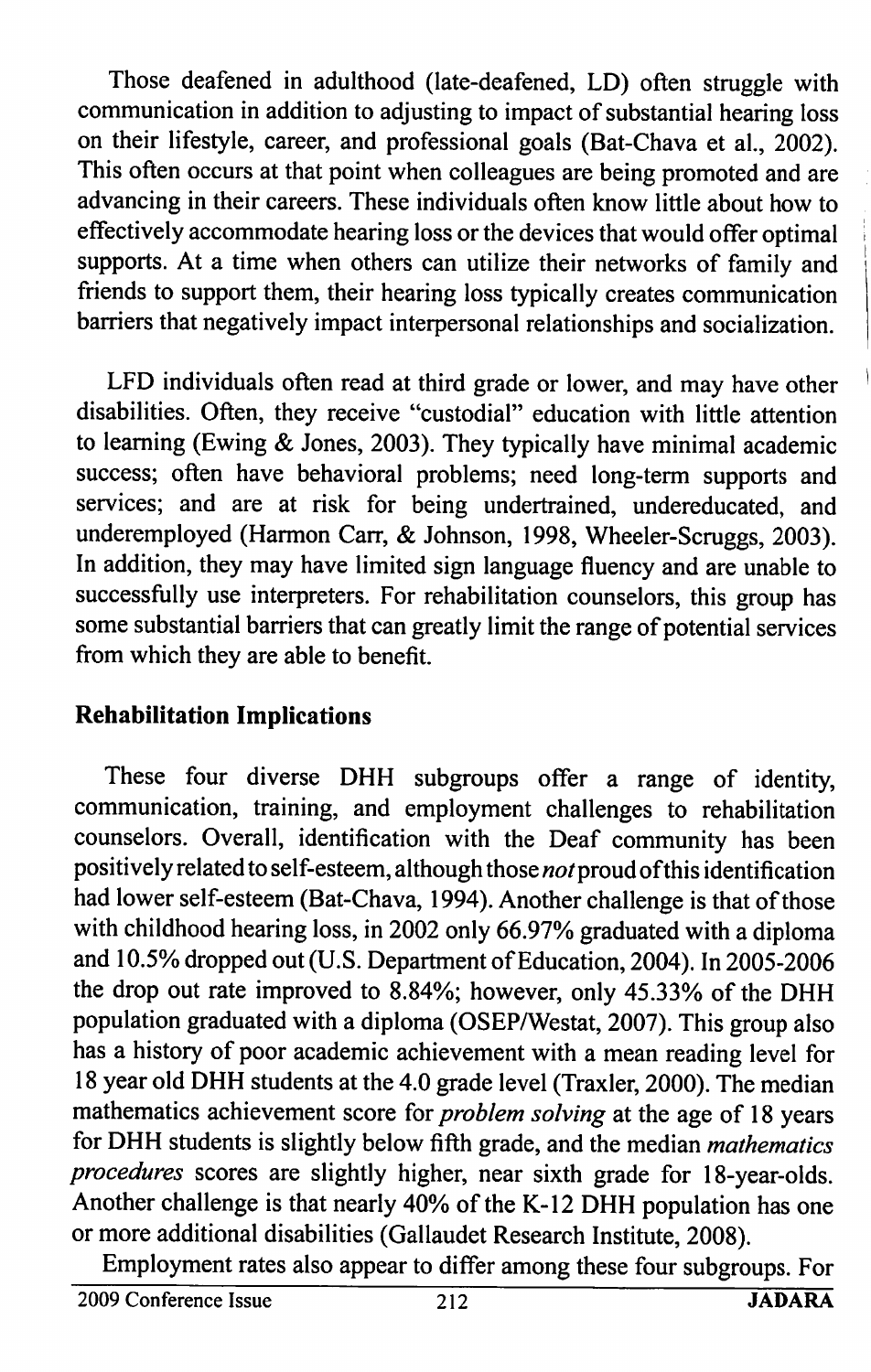example, DHH consumers are significantly more likely to achieve competitive jobs, and to have significantly higher income levels after receiving college/ university training, business/vocational training, on-the-job training, or job placement. However, HH and LD individuals were competitively employed at a significantly lower rate than Deaf consumers, and it was the Deaf consumers who received these listed services, at a significantly higher rate than LD or HH (Moore, C., 2001, 2002). HH cases closed for positive competitive employment occur at a significantly lower rate than for Deaf consumers (Moore, 2001).

The National Longitudinal Transition Study results also showed differential success rates between Deaf and HH individuals (Blackorby, & Wagner, 1996). HH individuals three to five after high school were less often competitively employed (-6.5%) that those within two years of leaving high school. In comparison. Deaf individuals gained +6.3% in rate of competitive employment over this same time. HH individuals also had lower earning gains. Between two and three to five years out of high school, HH individuals increased 26.2% in earning \$6.00/hour or more, while Deaf individuals increased 41.4% despite having a much lower initial rate. All individuals with disabilities increased 30.8%, indicating that HH were below this median.

These differential employment outcomes suggest a potential lack of equity of services among the DHH subgroups. One possible answer is results of a survey by Stauffer and Boone (2006). Across 42 states, 85% served HH and LD consumers with general counselors rather than by Rehabilitation Counselors for the Deaf (RCDs). Lower competitive employment rates may due to counselors who are not prepared to address the substantial barriers and the diversity within and across these groups. These results suggest needs for RCDs to address this diverse population and ensure equitable services and employment outcomes. The HH and LD consumers may be able to communicate more easily with general counselors, but employment data suggest that this is insufficient to guarantee equal employment outcomes.

At a time when vocational rehabilitation is facing budget cuts and workers are facing job loss, the number of aging workers is increasing, as is the potential number of consumers with hearing loss. As the population of the U.S. also becomes more ethnically diverse, these individuals also are at greater risk of having fewer positive academic and adult outcomes (Anderson & Grace, 1991; Cohen, 1991; Rodriquez & Santiviago, 1991).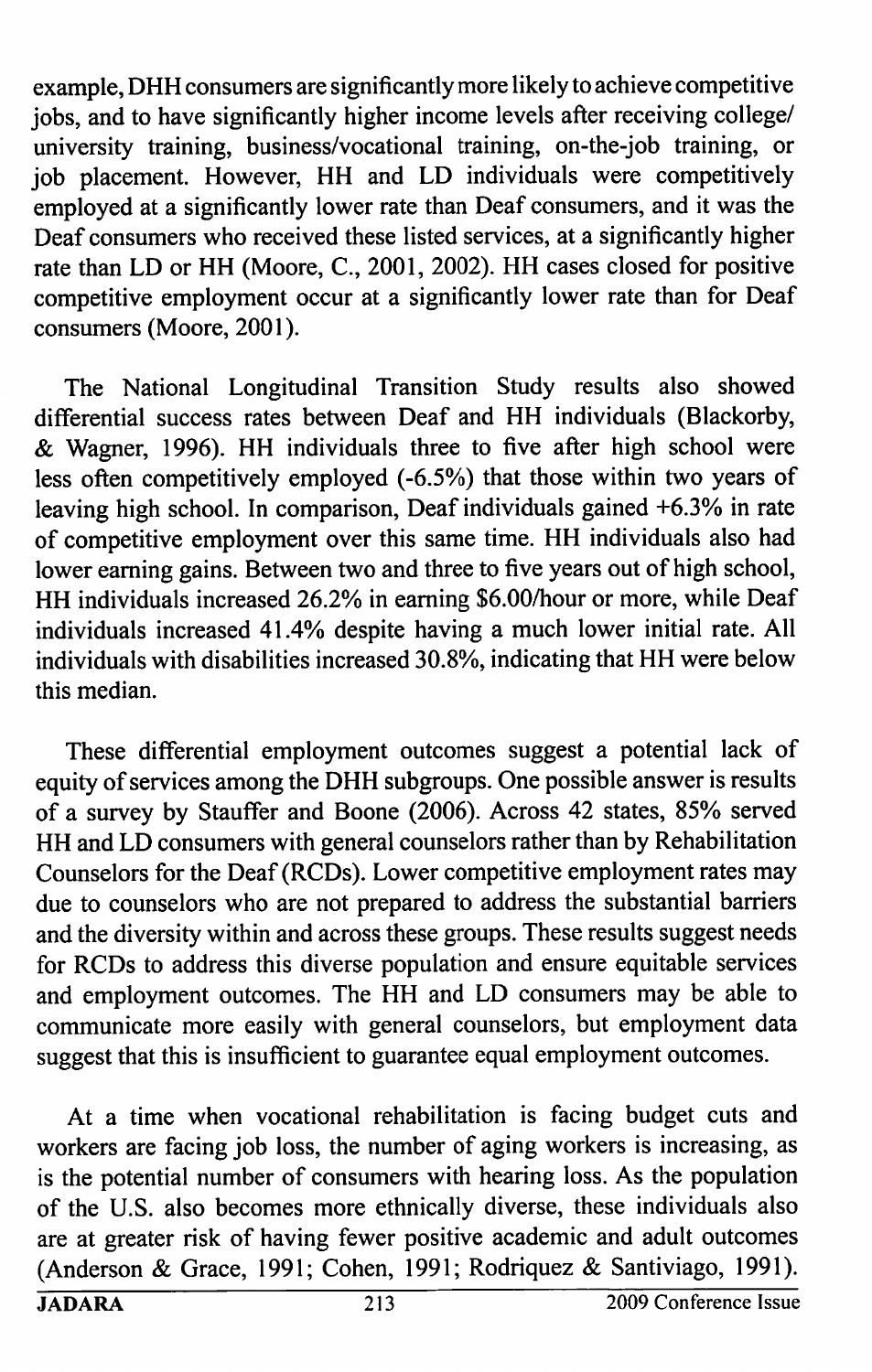Although technology is improving the type and quality of accommodations available for individuals with hearing loss, Scherich (1996) found that 62% of DHH workers rated present accommodations as not appropriate or not meeting their needs. Many felt they had inadequate equipment (65%) with inadequate worksite awareness (16%), and 74% of workers wished to have different accommodations but were unsure of what was better. ADA requires workers to ask and recommend devices; yet, particularly among the LD population, they are unlikely to know what they need or that they have rights to request such devices.

# Conclusions

Employment demographics indicate a need for well-trained rehabilitation counselors to serve the diverse DHH subgroups. Deaf and HH consumers struggle with academic achievement which may be exacerbated with diplomas that are linked to passing grade level tests; lower recent graduation rates suggest this is occurring at present. LED consumers remain a challenging group that often requires multiple and long-term services. HH and LD Consumers have lower competitive employment rates and postsecondary attendance than Deaf consumers. They are more likely to be placed with general counselors who may not be aware of substantial, but often masked, communication, identify, and interpersonal issues. HH and LD have potential for more positive outcomes but HH often have been integrated in typical classrooms and environments. LD have acquired job skills and a career path but now face employment issues in addition to substantial communication, interpersonal, and adjustment issues. Each unique subgroup requires sensitive and well-trained counselors. DHH consumers very much need well-trained RCDs and, if assigned to general counselors, support and oversight from RCDs and other knowledgeable individuals to ensure equitable employment outcomes.

#### Author comment on the presentation

The numbers of RCDs and other counselors who shared their stories of dedication to their consumers was very impressive and inspiring. These told of their respect for the consumers' struggles: with accepting their hearing loss; with accepting their needs for accommodations, not as an indicator of "weakness " but as an effective success strategy; and with seeing hearing loss as a personal characteristic but no longer a barrier. These stories told of the patience, and of sensitivity, to helping them move forward after experiencing

2009 Conference Issue 214 JADARA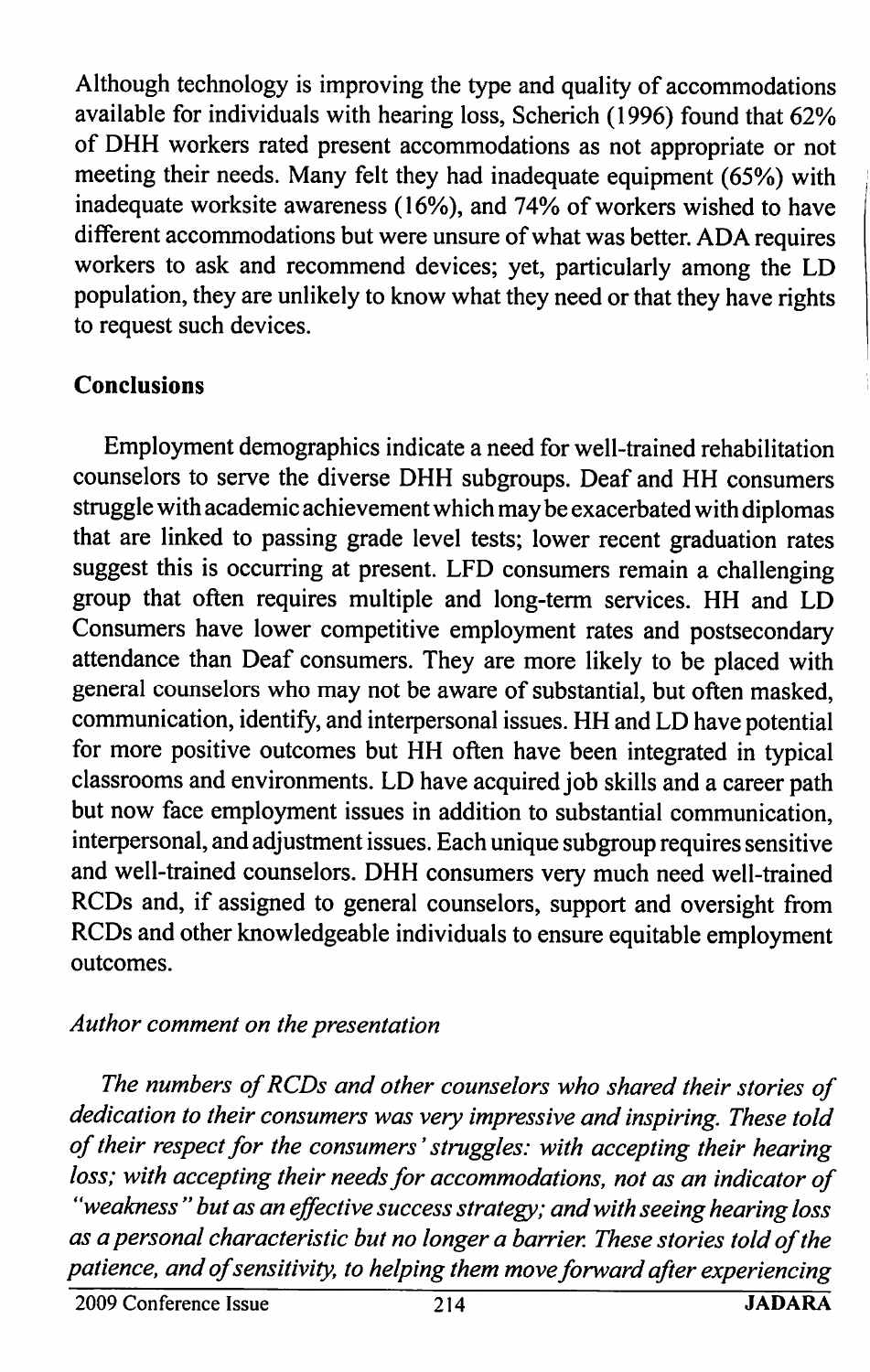disability-related "failure". Thank you to everyone for sharing and dedicating yourselves to working with these important, and often underserved, groups within the DHH population.

Pamela Luft, Ph.D. 405 White Hall Kent State University Kent. OH 44242-0001 (330) 672-0593 TTY/Voice pluft@educ. kent. edu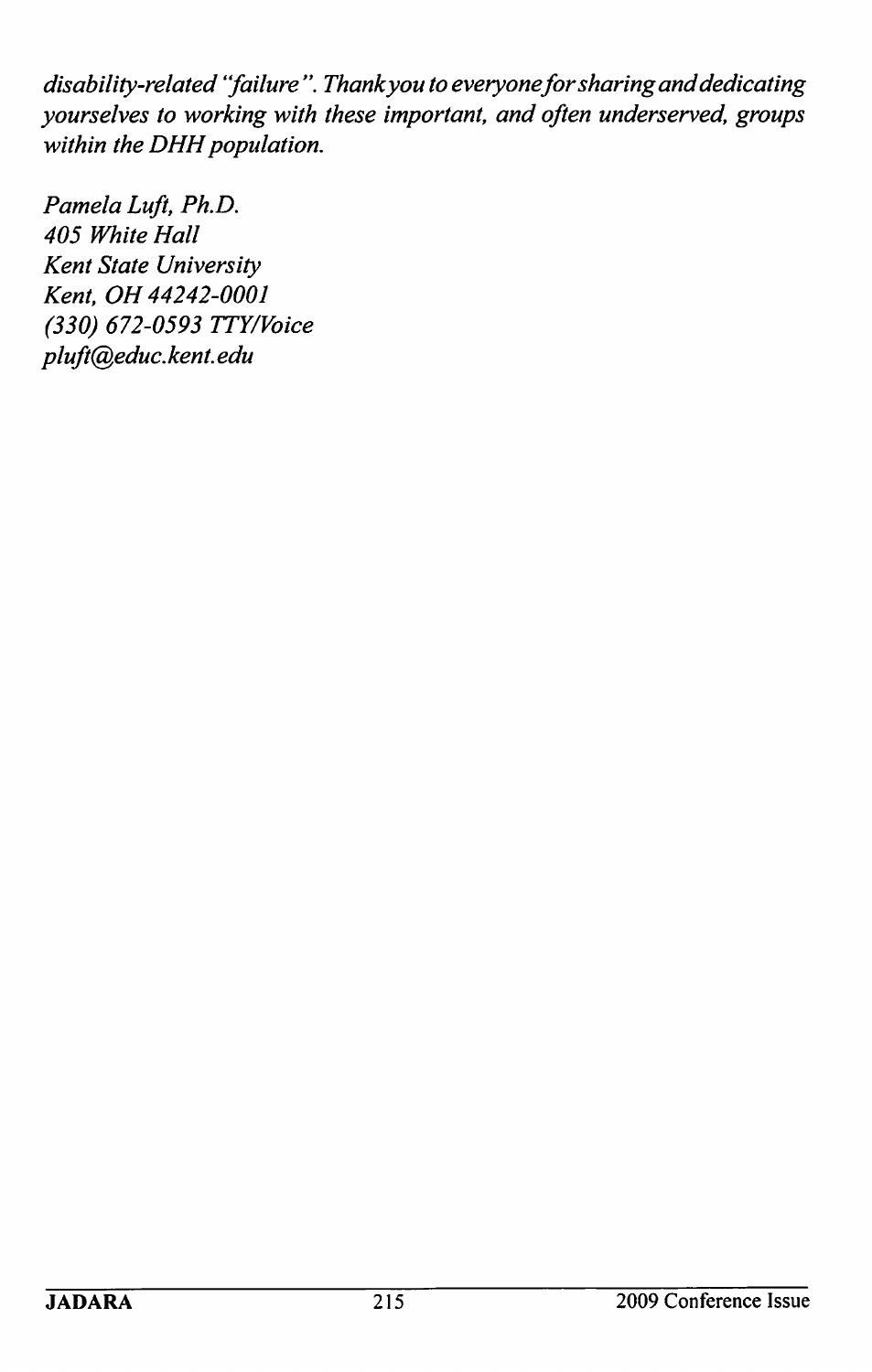### **References**

- Anderson, G. B., Boone, S. E., & Watson, D. (2003). Impact of federal legislation and policy on VR services for consumers who are dear or hard of hearing: Perspectives of agency administrators and program specialists. American Annals of the Deaf, 148, 315-322.
- Anderson, G. B., & Grace, C. A. (1991). Black deaf adolescents: A diverse and underserved population. The Volta Review, 93, 73-86.
- Bat-Chava, Y. (1994). Group identification and self-esteem of deaf adults. Personality and Social Psychology Bulletin, 20, 292-502.
- Bat-Chava, ¥., Deignan, E., & Martin, D. (2002). Rehabilitation Counselors' Knowledge of Hearing Loss and Assistive Technology. Journal of Rehabilitation, 68, 33-44.
- Blackorby, J., & Wagner, M. (1996). Longitudinal postschool outcomes of youth with disabilities: Findings from the national longitudinal transition study. Exceptional Children, 62, 399-413.
- Bosso, E. (2008). Testing, accountability, and equity for deaf students in Delaware. In R. C. Johnson & R. E. Mitchell (Eds.), Testing deaf students in an age of accountability (pp. 167-180). Washington, DC: Gallaudet University.
- Case, B. J.. (2008). Accommodations to improve instruction and assessment of deaf students. In R. C. Johnson & R. E. Mitchell (Eds.), Testing deaf students in an age of accountability (pp. 51 - 62). Washington, DC: Gallaudet University.
- Dew, D. W. (Ed.). (1999). Serving individuals who are low-functioning deaf. Report from the study group,  $25<sup>th</sup>$  Institute on Rehabilitation Issues. Washington, DC: George Washington Univ., Regional Rehabilitation Continuing Education Program.
- Dowler, D. L., & Walls, R. T. (1996). Accommodating specific job functions for people with hearing impairments. Journal of Rehabilitation, 62, 35-43.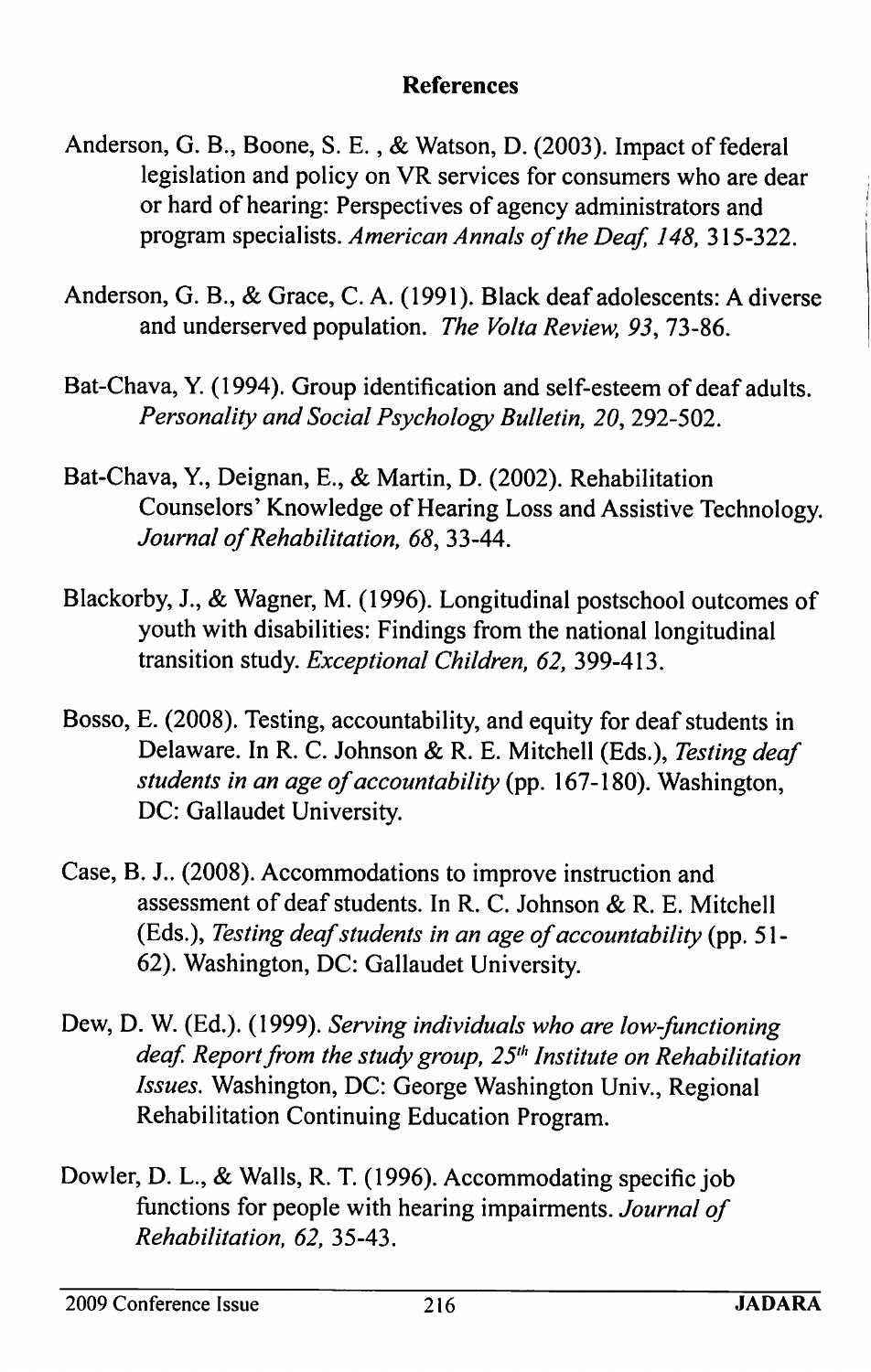- Ewing, K. M., & Jones, T. W. (2003). An educational rationale for deaf students with multiple disabilities. American Annals of the Deaf, 148, 261-21 \.
- Gallaudet Research Institute (2008). Regional and National Summary Report of Data from the 2007-08 Annual Survey of Deaf and Hard of Hearing Children and Youth. Washington, DC: GRI, Gallaudet University.
- Harmon, M., Carr, N., & Johnson, T. (1998). Services to low functioning deaf and hard of hearing persons. 1998 PEPNet Conference Proceedings: Empowerment Through Partnerships. April 29-May 2, 1998. Retrieved 6/28/08 from http://www.pepnet.org/ confpast/1998/pdf/harmon.pdf
- Israelite, N., Ower, J., & Goldstein, G. (2002). Hard-of-hearing adolescents and identity construction: Influences of school experiences, peers, and teachers. The Journal of Deaf Studies and Deaf Education, 7, 134-148.
- Lane, H., Hoffmeister, R., & Bahan, B. (1996). A journey into the Deaf-World. San Diego: DawnSignPress.
- Marschark, M. (2000). Education and development of deaf children—or is it development and education? In P. E. Spencer, C. J. Erting, & M. Marshark (Eds.), The deaf child in the family and at school: Essays in honor of Kathryn P. Meadow-Orlans (pp. 275-291). Mahwah, NJ: Lawrence Erlbaum Assoc.
- Mitchell, R. E., & Karchmer, M. A. (2004). Chasing the mythical ten percent: Parental hearing status of deaf and hard of hearing students in the United States. Sign Language Studies, 4, 138-163.
- Moore, C. L. (2001). Disparities in job placement outcomes among deaf, late-deafened, and hard-of-hearing consumers. Rehabilitation Counseling Bulletin, 44, 144-150.
- Moore, C. L. (2002). Relationship of consumer characteristics and service provision to income of successfully rehabilitated individuals who are deaf. Rehabilitation Counseling Bulletin, 45, 233-239.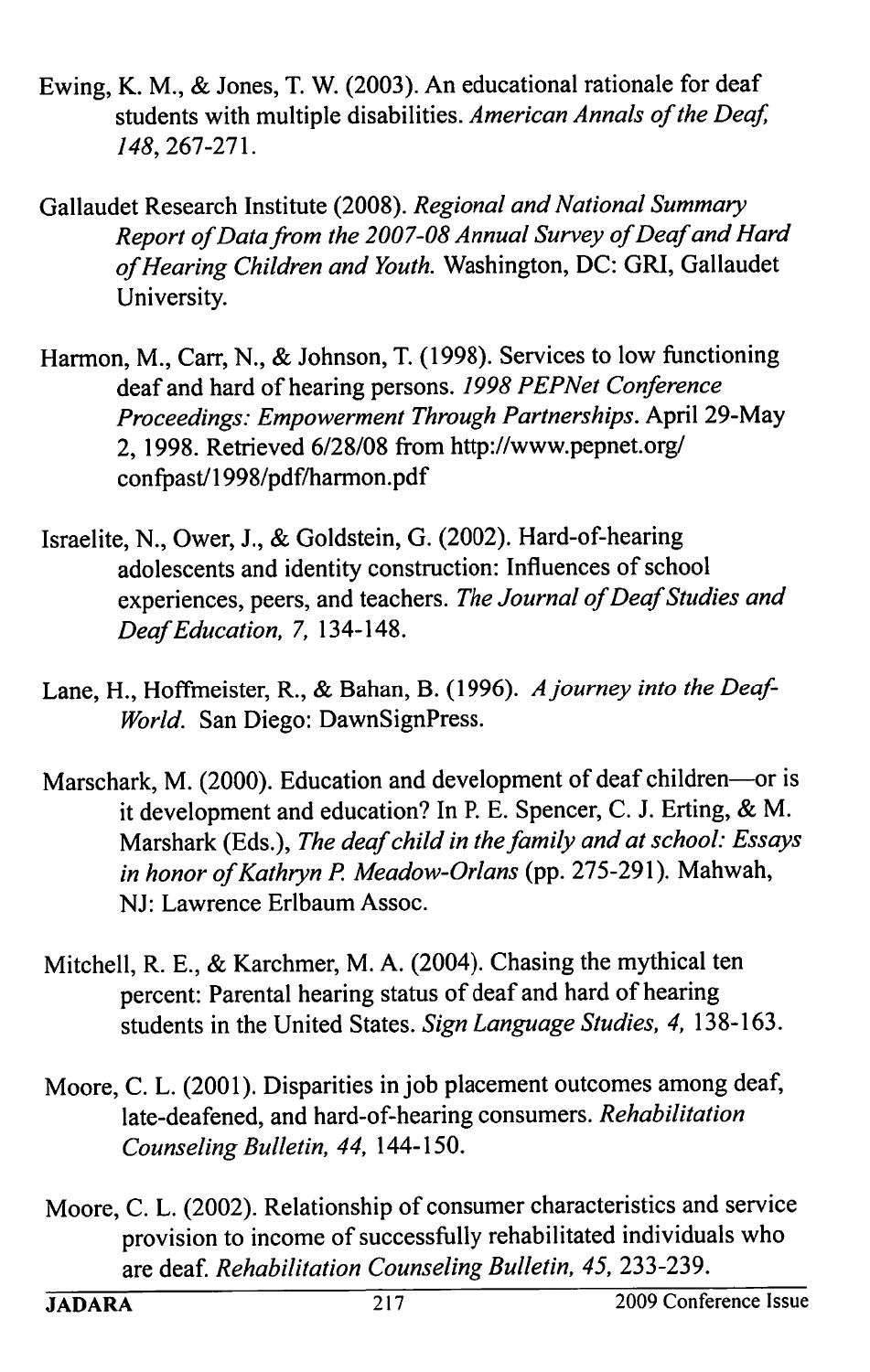- Moore, R (2008). The Potential Harm to Deaf Students of High Stakes Testing in California. In R. C. Johnson & R. E. Mitchell (Eds.), Testing deaf students in an age of accountability (pp. 181-). Washington, DC: Gallaudet University.
- Moores, D. F. (2001). Educating the deaf: Psychology, principles, and practices (5th ed.). Boston: Houghton Mifflin,
- OSEP/Westat. (2007). Annual Report Tables (IDEA). Retreived 5/24/09 from https://www.ideadata.org/arc\_toc8.asp#partbLRE
- Punch, R., Hyde, M., & Creed, P. A. (2004). Issues in the school-to-work transition of hard of hearing adolescents. American Annals of the Deaf, 149, 28-38.
- Scheetz, N. A. (2001). Orientation to deafness (2<sup>nd</sup> ed.). Boston: Allyn and Bacon.
- Scherich, D. L. (1996). Job accommodations in the workplace for persons who are deaf or hard of hearing: Current practices and recommendations. Journal of Rehabilitation, 62, 27-35.
- Schirmer, B. R. (2000). Language and literacy development in children who are deaf ( $2<sup>nd</sup>$  ed.). Boston: Allyn and Bacon.
- Schroedel, J. G., Kelley, C., & Conway, P. (2002). Where are all the hard of hearing students? Some tips for enhancing services by postsecondary and rehabilitation professionals. In K. G. Jursik (Ed.), PEPNet 2002: Diverse voices, one goal: Conference proceedings (pp. 105-111). Knoxville, TN: University of Tennessee, Postsecondary Education Consortium.
- Schroedel, J. G., Watson, D., & Ashmore, D. H. (2003). A national research agenda for the postsecondary education of deaf and hard of hearing students: A road map for the future. American Annals of the Deaf, 148, 67-73.
- Stauffer, L. M., & Boone, S. (2006, Dec.). Survey of state staffing patterns, issues, CSPD, and related outcomes for consumers who are deaf, deaf-blind, hard of hearing & late deafened. Final technical report